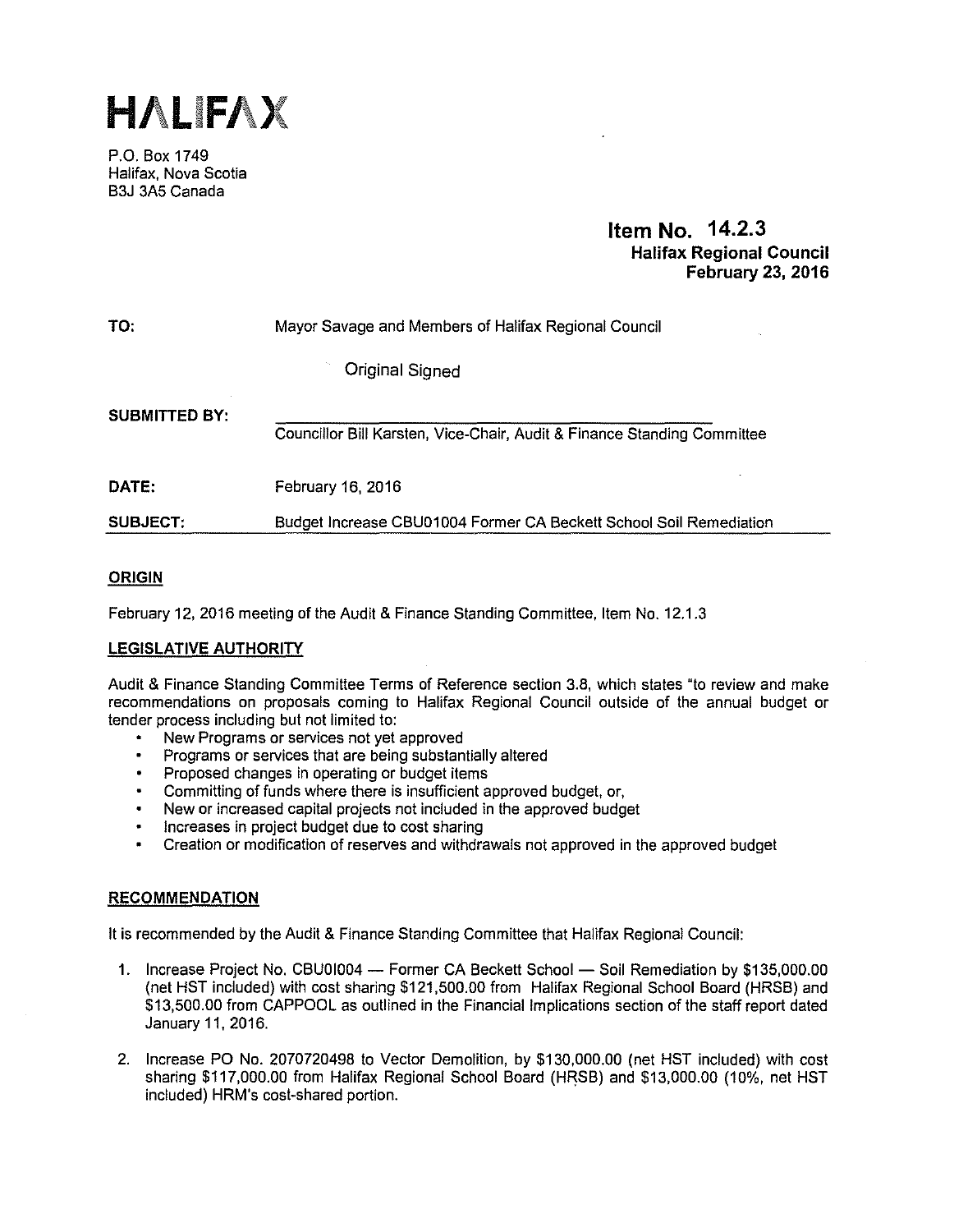#### **BACKGROUND**

A staff report dated January 11, 2016 pertaining to a Budget Increase for soil remediation at the former CA Beckett School was before the Audit & Finance Standing Committee at its meeting on February 12, 2016.

For further information, please refer to the attached staff report dated January 11, 2016.

#### **DISCUSSION**

The Audit & Finance Standing Committee reviewed this matter at its meeting held on February 12, 2016 and forwarded the recommendation to Halifax Regional Council as outlined in this report.

#### **FINANCIAL IMPLICATIONS**

As outlined in the staff attached staff report dated January 11, 2016.

#### **COMMUNITY ENGAGEMENT**

All meetings of the Audit & Finance Standing Committee are open to the public. The agenda and reports are provided online in advance of the meeting.

#### **ENVIRONMENTAL IMPLICATIONS**

As outlined in the attached staff report dated January 11, 2016.

#### **ALTERNATIVES**

The Audit & Finance Standing Committee did not discuss alternatives.

#### **ATIACHMENTS**

1. Staff report dated January 11, 2016.

A copy of this report can be obtained online at http://www.halifax.ca/council/agendasc/cagenda.php then choose the appropriate meeting date, or by contacting the Office of the Municipal Clerk at 902.490.4210, or Fax 902.490.4208.

Report Prepared by: Liam MacSween, Legislative Assistant, 902.490.6521.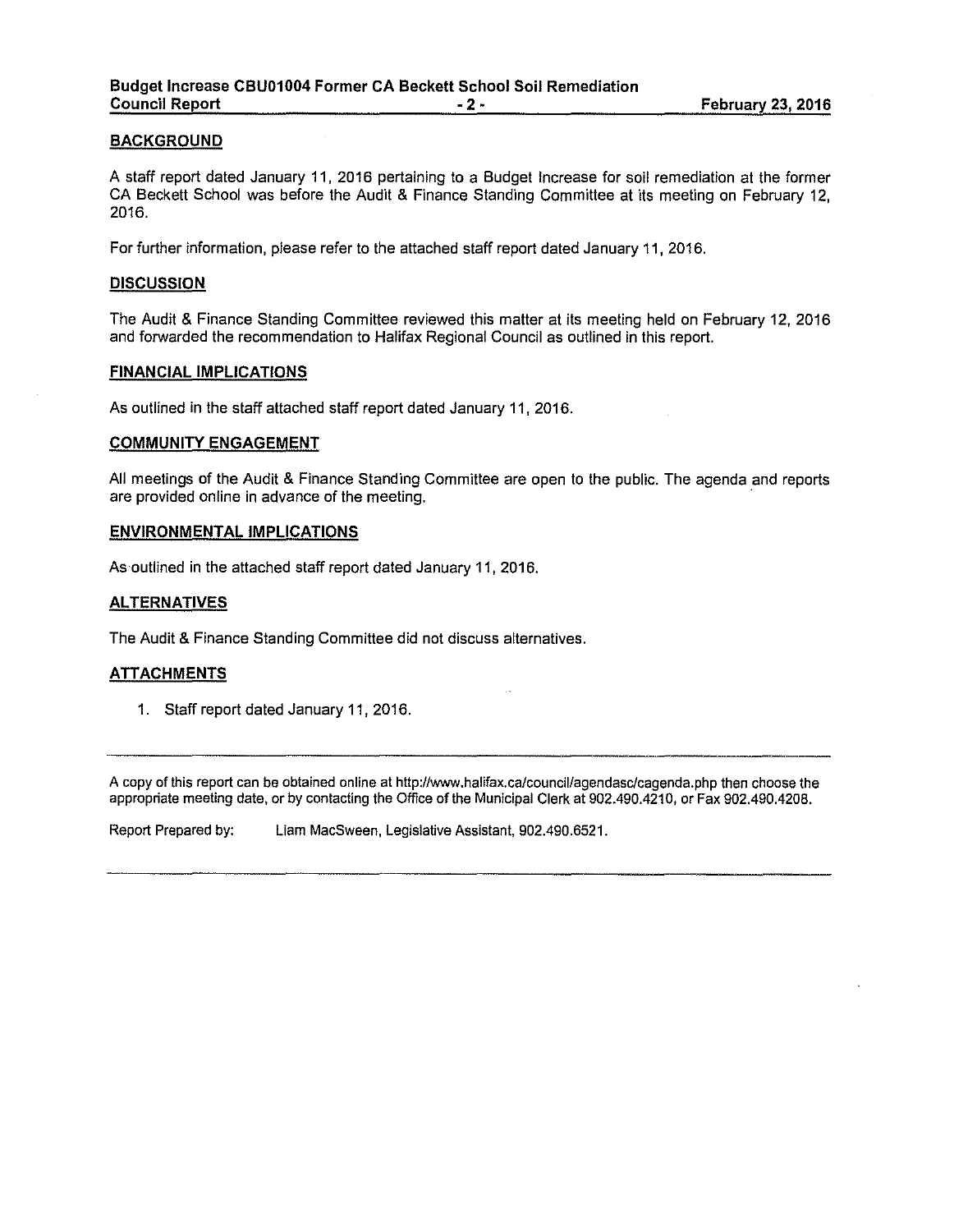

P.O. Box 1749 Halifax, Nova Scotia B3J 3A5 Canada

# Item No. **12.1 .3**  Audit and Finance Standing Committee February 12, 2016

| TO:                  | Chairend Members of the Audit and Finance Standing Committee<br><b>Original Signed</b>                           |
|----------------------|------------------------------------------------------------------------------------------------------------------|
| <b>SUBMITTED BY:</b> | John Traves, Acting Chief Administrative Officer<br>Original Signed<br>Jane Fraser, Director, Operations Support |
| DATE:                | January 11, 2016                                                                                                 |
| <b>SUBJECT:</b>      | Budget Increase CBU01004 - Former CA Beckett School - Soil Remediation                                           |

# **ORIGIN**

- Approved 2007/08 Project Budgets
- CAO Award Report, June 3, 2015 Budget Increase to CBU01004-Former CA Beckett School Soil Remediation

## LEGISLATIVE AUTHORITY

Halifax Regional Municipality Council approved, December 11, 2012, that all budget increases are to be presented to the Audit and Finance Standing Committee, prior to submission to Council.

Halifax Charter, Section 93(1) - The Council shall make estimates of the sums that are required by the Municipality for the fiscal year; Halifax Charter, Sectlon79(1) - Specifies areas that the Council may expend money required by the Municipality; Halifax Charter, Section 35(2)(d)(i) - The CAO can only authorize budgeted expenditures or within the amount determined by Council by policy; Halifax Charter, Section 120(6) - The Municipality may maintain other reserve funds for such purposes as the Council may determine; Halifax Regional Municipality policy on Changes lo Cost Sharing for Capital Projects - Changes requiring Council approval; and the Halifax Regional Municipality Reserve Policy - No reserve funds will be expended without the CAO's recommendation and Council's approval.

Recommendations on Page 2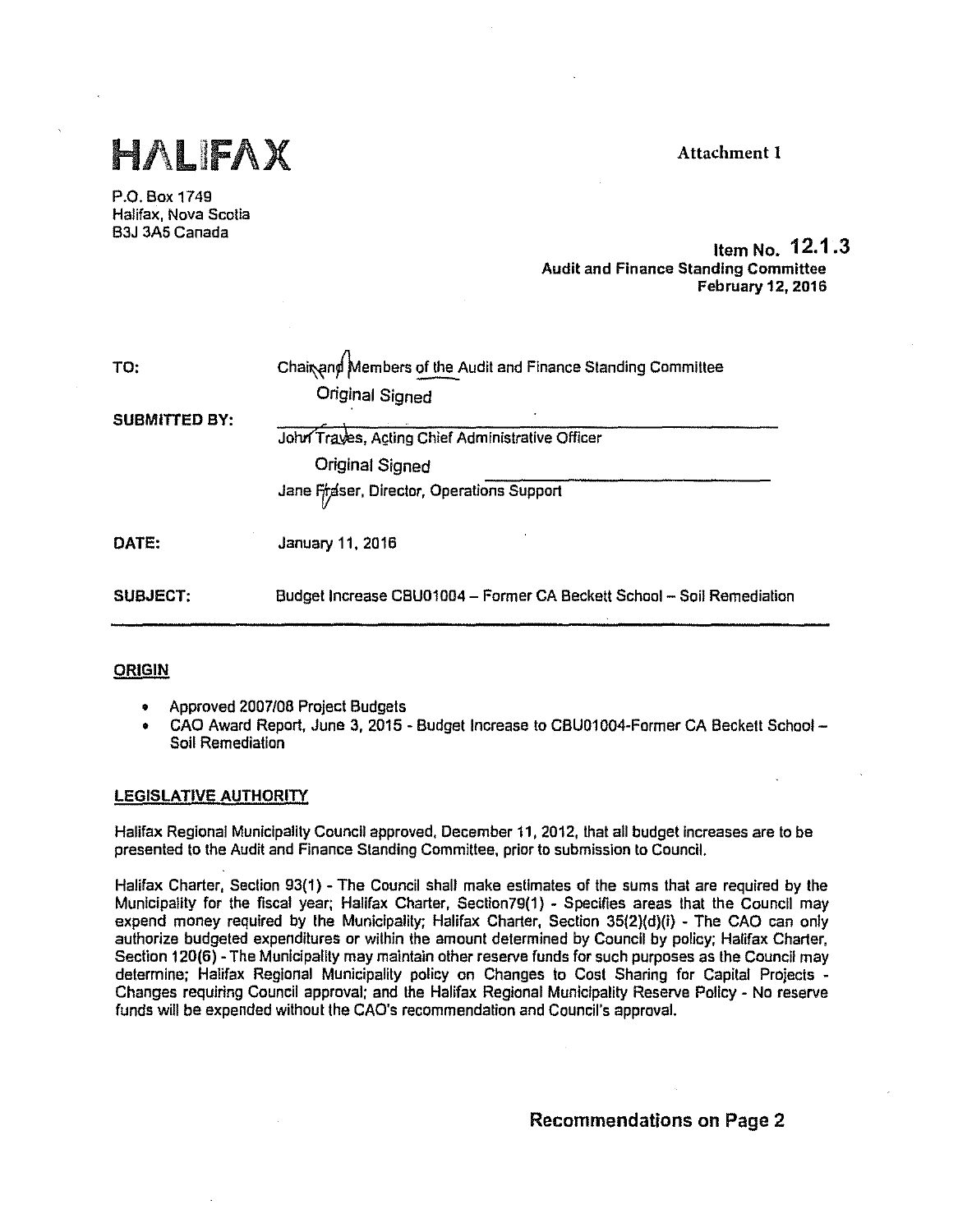#### RECOMMENDATIONS

It is recommended lhal the Audit and Finance Standing Committee recommend Regional Council lo:

- 1. Increase Project No. CBU01004 Former CA Beckett School Soll Remediation by \$135,000.00 (net HST included) with cost sharing \$121,500.00 from Halifax Regional School Board (HRSB) and \$13,500.00 from CAPPOOL as outlined fn lhe Financial Implications section of this report.
- 2. Increase PO No. 2070720498 to Vector Demolition, by \$130,000.00 (net HST included) with cost sharing \$117,000.00 from Halifax Regional School Board (HRSB) and \$13,000.00 (10%, net HST Included) HRM's cost-shared portion.

#### **BACKGROUND**

The former CA Beckett School property (now the HRM Crown Drive Park) at 23 Fenerty Road, Halifax, and surrounding residential properties were adversely impacted by fuel oil leaked Into the ground while the property was occupied as a school. Remediation work was undertaken following the discovery of the leak fn 1993 by the Halifax Regional School Board. It was lhought at lhe time lhat all fuel oll was removed.

In 2006, further investigation identified more contamination in the area. All of the properties were remediated in 2008/9, except for #14 Fenerty Road. The remaining property owner, HRM and the Halifax Regional School Board staff have spent several years negotiating the exact details of the clean-up work, which have now were finalized on July 26, 2014. Tender 15-167 will remediate #14 Fenerty, to meet or exceed the Provincial guidelines.

April 3, 2007, HRM Council approved a cost sharing arrangement with the Halifax Regional School Board for lhe remediation of the remaining impacted areas. The Halifax Regional School Board agreed lo cost share and reimburse 90 percent of all expenses on this project and HRM 10 percent. To date, approximately \$2.8 million {HRM and HRSB combined) has been spent on this project.

June 3, 2015, Tender 15-167 was awarded by the CAO. The tender Involved excavating and removing contaminated soil to an appropriate land-fill facility certified for conlaminated materials. Affected areas will be landscaped and restored to lhe same condition as prior lo the excavation. All work will be conducled lo all applicable government standards. A portion of the park at 23 Fenerty Road will be temporarily used by the contractor during the project, and will be fully restored when the work is complete. Tender 15-167 original scope of work included underpinning and excavating under the foundation of #14 Fenerty.

#### 1<sup>st</sup> Increase:

November 10, 2015, Halifax Regional Council approved an increase to PO No. 2070720498 to Vector Demolition. During their work, larger boulders then expected were encountered during the work which resulted in a larger amount of excavation. The larger excavation expanded to include the house at #12 Fenerty. The two houses were discovered to not have foundation foolings, which would be expected for houses of this age and size. Without proper footings, the house foundations were much weaker than normally expected. The lack of footing required a major design change that resulted in a more complex and labour intensive excavation to safely complete the work. The change involved closely spaced temporary supports to stabilize the lwo houses during excavation. Options were considered but the proposed work was the safest, least disruptive lo citizens and the most cost-effective solulfon. (Note: This project did not fix the foundation of the two houses, ii only supports the foundation to enable the soil remediation work.)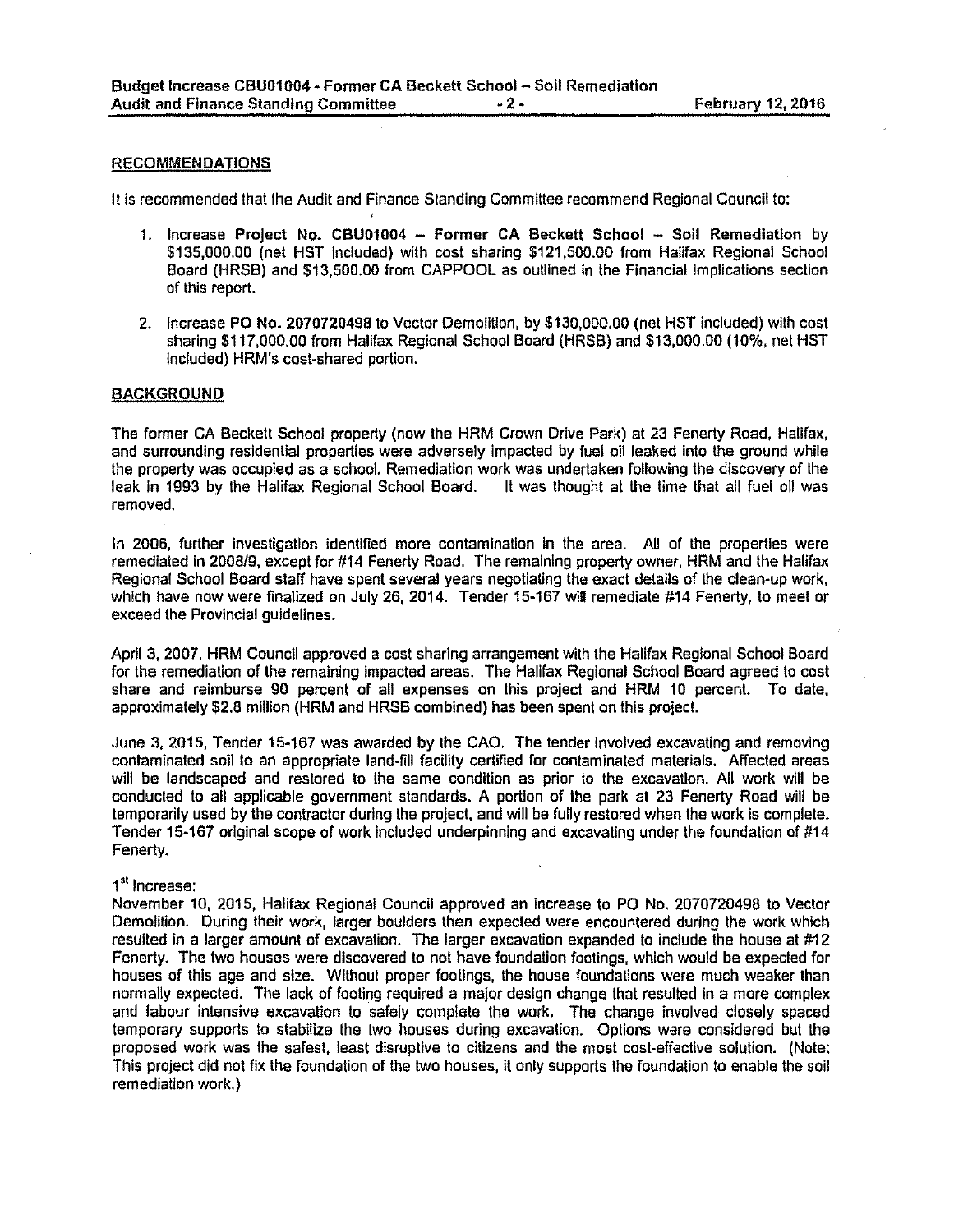## **DISCUSSION**

# 2"d Increase:

After approval from HRM Council on November 10, 2015, the work re-commenced lo complete the underpinning and excavation of contamination soil. The revised scope of work could not be completed as estimated, resulting in a needed 2<sup>nd</sup> increase to the contract. Contributing factors that resulted in additional costs to the project, from the November 10, 2015 contract increase are:

| <b>Estimated Condition</b>            | <b>Actual Condition</b>                                                                                                                         | <b>Approx. Cost Variance (net</b><br>HST included) (HRSB and<br><b>HRM</b> combined costs) |
|---------------------------------------|-------------------------------------------------------------------------------------------------------------------------------------------------|--------------------------------------------------------------------------------------------|
| Dry fall conditions                   | Heavier than expected rainfall.<br>Longer then estimate duration of<br>work                                                                     | \$50,000 water treatment costs                                                             |
| Moderately compacted<br>soil          | Extremely compacted soil in a<br>confined area limiting the size of<br>equipment that could be used and<br>therefore requiring extensive labour | \$30,000 labour costs                                                                      |
| Underpinning required<br>on one house | Underpinning required on two house<br>due to local soil conditions                                                                              | \$20,000 labour and material<br>costs                                                      |
| Small boulders in the<br>soil         | Large boulders, required additional<br>excavation and underpinning work                                                                         | \$20,000 labour and material<br>costs                                                      |
| Summer/Fall work                      | <b>Fall/Winter work</b>                                                                                                                         | \$10,000 labour and material<br>costs                                                      |
|                                       | Variance and 2 <sup>nd</sup> Contract Increase                                                                                                  | \$130,000 (net HST included)                                                               |

Estimating soil remediation work is an Imprecise exercise due to the unknown amount of contamination, weather, the water table, the geology and soil conditions of the area, and the potential for hidden underground issues. The base contract is a unit price contract, where the quantity of work is estimated based on best available data and subject to change. The change to contract was evaluated on a time and materials basis, as the work was too variable to be evaluated at a fixed price.

#### Scope and Schedule:

The original duration Tender 15-167 was originally expected to be (10) weeks. The actual work has taken an additional twelve (12) weeks, for twenty two (22) weeks to date. Remaining work is expected to take two (2) weeks to complete, and will be completed as soon as the ground is thawed in the springtime, or earlier if there are mild winter conditions.

Remaining work includes: replacing a large deck, fence, and porch, regrading the yard, placing grass sods, and restoration of the affected park area. Remaining work is on a fixed price contract, with no excavation work, and therefore, HRM exposure to risk is minimal.

Currently, all contaminated soil has been removed to an approved landfill facility. All applicable paperwork has been filed with Nova Scotia Environment for review.

For the duration of the project, a Halifax Regional School Board representative has/will meet with the HRM Project Manager on a regular basis to discuss project details. Staff will continue to communicate project details to the affected property owners and park users.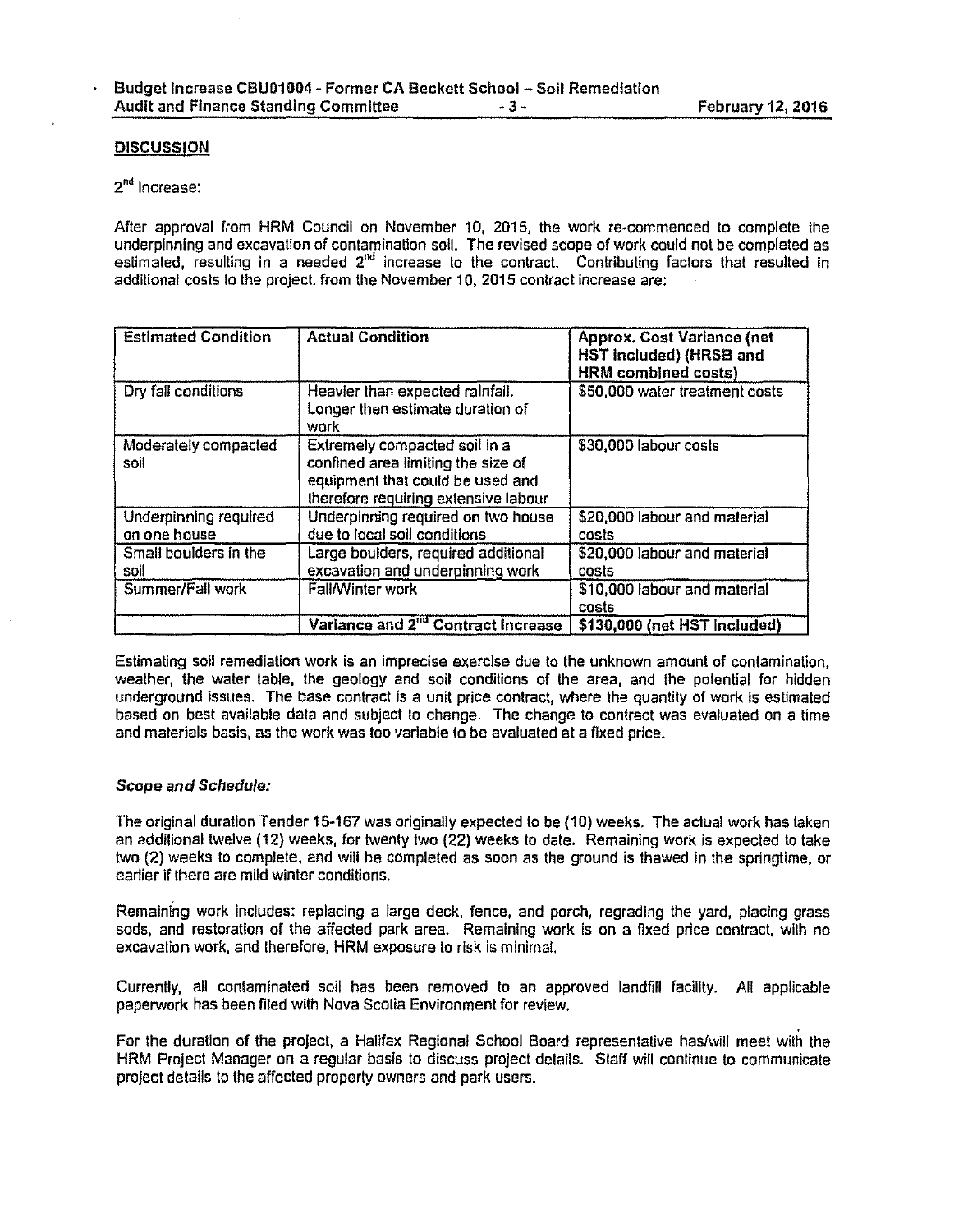#### FINANCIAL IMPLICATIONS

Funding is available in the approved Project Budget with a lransfer from CAPPOOL and the approved cost sharing agreement terms with HRSB. Budget availability has been confirmed by Finance.

#### Budget Summary:

| Project No. CBU01004-Former CA Beckett School-Soil Remediation |            |  |
|----------------------------------------------------------------|------------|--|
| <b>Cumulative Unspent Budget</b>                               | 50.00      |  |
| <b>Plus: Transfer from CAPPOOL</b>                             | 13,500.00  |  |
| <b>Plus: Cost share HRSB</b>                                   | 121,500.00 |  |
| <b>Less: Increase to PO 2070720498</b>                         | 130,000.00 |  |
| <b>Balance</b>                                                 | 5.050.00   |  |

Contract Summary:

| (Combined HRM and HRSB portions)   |              | (HRM Portion Only) |
|------------------------------------|--------------|--------------------|
| (Net HST included)                 |              | (Net HST included) |
| PO 2070720498 (Vector Demolition)  | \$355,615.26 | \$35,561.53        |
| Previous Increases - November 2015 | \$221814.80  | \$22,181.48        |
| Current Increase                   | \$130,000.00 | \$13,000.00        |
| <b>Balance</b>                     | \$707,430.06 | \$70,743.01        |

The Increase to PO 2070720498 represents a twenty two (22%) percent Increase to the original contract value. The contract was previously Increased \$34,100 (10%) (net HST included), by HRM Staff under their authority. Including the previous increases, the cumulative Increase Is ninety nine percent {99%).

The cost sharing arrangement Is ninety (90%) percent responsibility of the School Board and ten (10%) percent responsibility of HRM.

Remaining project funds, approximately \$5,000 (net HST included) will be used for independent testing, engineering review and as a contingency. Remaining funds will be returned to CAPPOOL on project completion.

The base contract work was originally estimated to cost \$365,000 (net HST included). The change in scope of work was estimated at \$130,000 (net HST included) by the consulting team. The November 10, 2015 increase lo contract included a \$55,000 contingency (net HST Included).

#### ENVIRONMENTAL IMPLICATIONS

The affected area was non-compliant with Provincial environmental legislation. All areas are know compliant to the provincial environmental legislation.

#### ALTERNATIVES

The Audit and Finance Standing Committee may choose not to approve the recommendations in the report; this is not recommended as the homeowner has a legal agreement with HRM and HRSB. Not completing this work could result in legal action by the homeowner against HRM.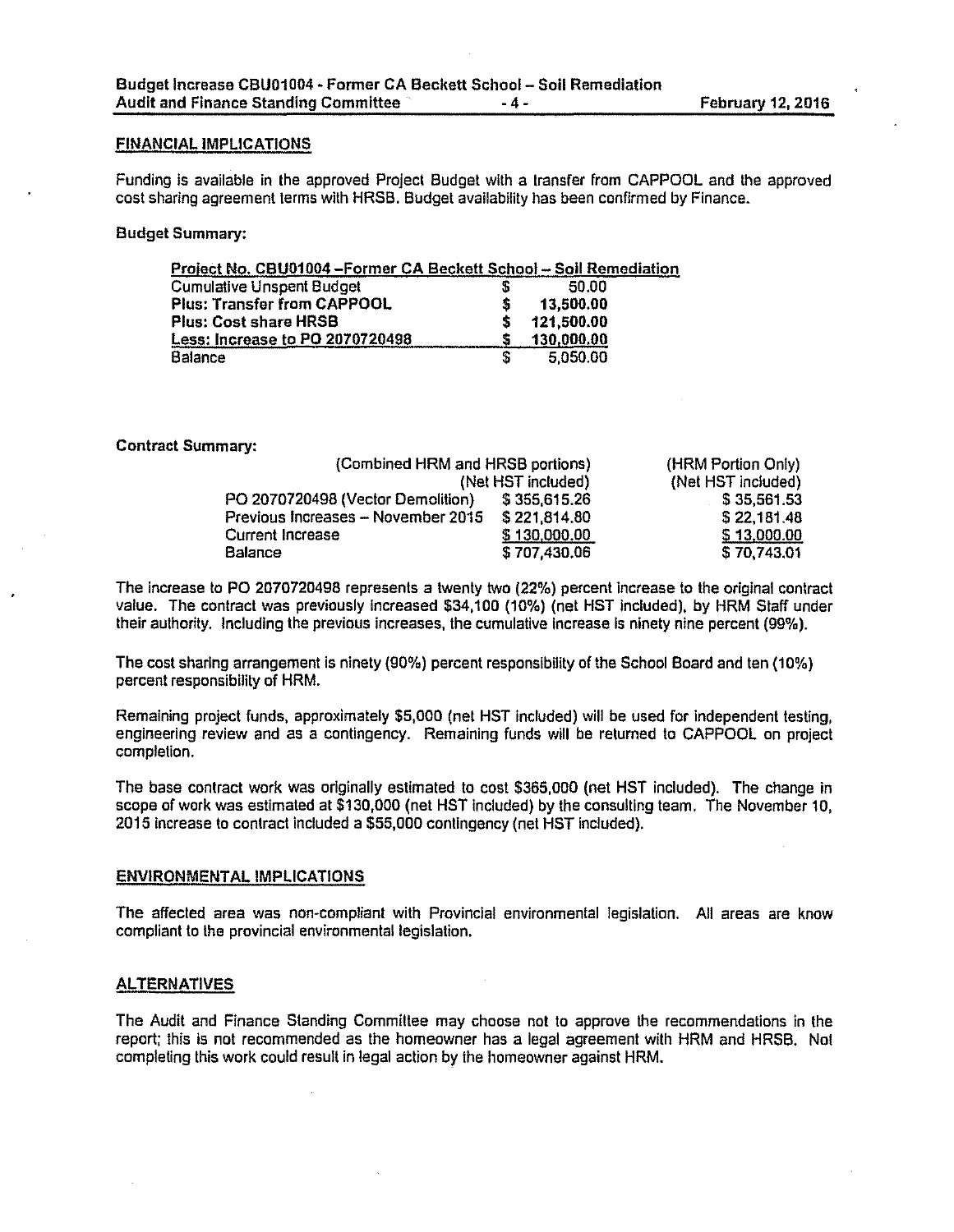# **ATTACHMENTS**

 $\lambda$ 

l,

- 2007/08 Project Supplementary Sheet
- HRSB and HRM Settlement

A copy of this report can be obtained online at <u>http://www.halifax.ca/council/agendasc/cagenda.html</u> then choose the appropriate meeting dale, or by contacting the Office of the Municipal Clerk at 490-4210, or Fax 490-4208.

| Report Prepared by: | Greg MacKay, Project Manager, Corporate Facility Design and Construction, 233-5171 |
|---------------------|------------------------------------------------------------------------------------|
|                     | <b>Original Signed</b>                                                             |
| Report Approved by: | Terry Gallagher, Manager, Corporate Facility Design and Construction, 476-4067     |
|                     | <b>Original Signed</b>                                                             |
| Report Approved by: | Jane Fráser, Director, Operations Support, 490-7166                                |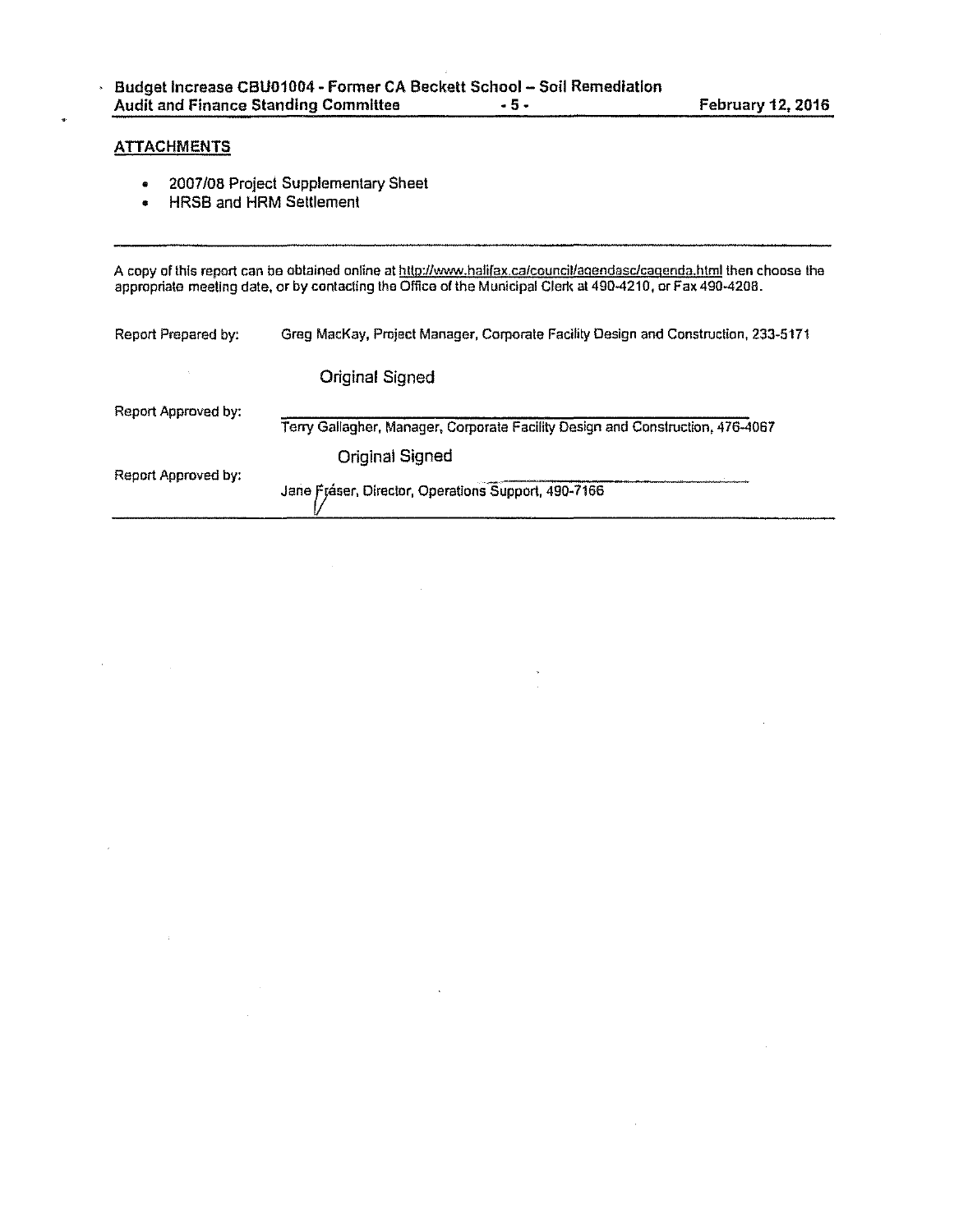## **Capital Project Supplementary Report**

|                                    |                   | Project Name:                               |              |                              |           |            |
|------------------------------------|-------------------|---------------------------------------------|--------------|------------------------------|-----------|------------|
|                                    |                   | Former CA Beckett School - Soil Remediation |              |                              |           |            |
| Category                           |                   |                                             |              | <b>Project Number</b>        |           |            |
| <b>Buildings</b>                   |                   |                                             |              | <b>CBU01004</b>              |           |            |
|                                    |                   | <b>Business Unit</b>                        |              |                              |           |            |
|                                    |                   | <b>Transportation and Public Works</b>      |              |                              |           |            |
| <b>Priority Number</b>             |                   |                                             |              | <b>Project Manager:</b>      |           |            |
|                                    |                   |                                             |              | <b>Larry Oakes</b>           |           |            |
| District#<br>17                    |                   |                                             |              | <b>Asset Life Expectancy</b> |           |            |
| <b>Start Date:</b>                 |                   |                                             |              | <b>Completion Date:</b>      |           |            |
| <b>July 2007</b>                   |                   |                                             |              | November 2008                |           |            |
| Annual                             | Previous          | <b>Capital Budget</b>                       | Capital Plan | <b>Capital Plan</b>          | Future    | Total      |
| <b>Gross Expenditures</b>          | Years             | 2007-08                                     | 2008-09      | 2009-10                      | Years     | Years      |
| (current dollars)                  | (Office Use Only) | $(000's$ \$)                                | (000's 5)    | (000's 5)                    | (000's 5) | (000's \$) |
| Gross Base Budget                  | 50                | \$2,000                                     |              | 30                           | 50        | \$2,000    |
|                                    | 0                 |                                             |              |                              |           |            |
| <b>Gross Capability Budget</b>     |                   | O                                           | O            | 0                            | 0         | o          |
| <b>Total Gross Expenditures</b>    | \$0               | \$2,000                                     | \$0          | SO <sub>1</sub>              | \$0       | \$2,000    |
| <b>Estimated Capital Funding</b>   |                   |                                             |              |                              |           |            |
| <b>External Cost Sharing</b>       | 50                | \$1,800                                     | 50           | S0                           | 50        | 1.800      |
| Reserves - Operations Stabilizatio | Û                 | 200                                         | O            | O                            | 0         | 200        |
| LIC                                | Ũ                 | o                                           | 0            | 0                            | 0         | 0          |
| Other Funding (describe)           | a                 | 0                                           | 0            | 0                            | n         | 0          |
| <b>Total Estimated Funding</b>     | \$0               | \$2.000                                     | \$0          | SO <sub>1</sub>              | 30        | \$2,000    |
| Net Budget:                        | \$0               | SO.                                         | \$O          | 30                           | 30        | 50         |
| Project Objective:                 |                   |                                             |              |                              |           |            |

Soil remediation of the former CA Beckett School site and surrounding properties.

**Project Description:** 

The Former CA Beckett School Soil Remediation program is designed to remediate oil contaminated soil on HRM property and surrounding private properties to a level acceptable to the Department of Labour and Environment.

Project Justification (incl. deliverables):

Current soil conditions are not compliant with Department of Labour and Environment standards.

 $\label{eq:1} \frac{1}{\sqrt{2\pi}\sqrt{2}}\left(\frac{1}{\sqrt{2\pi}}\right)^{2} \left(\frac{1}{2\pi}\right)^{2} \left(\frac{1}{2\pi}\right)^{2}$  , where

 $\hat{z}$  , and a mass  $\hat{z}$  , and

Does the Capital budget include salaries? (Y/N) No

 $\hat{z}$  and a signal of  $\hat{z}$  ,  $\hat{z}$ 

 $\sim 100$ 

and the company of the company of the company of the company of the company of the company of the company of the company of the company of the company of the company of the company of the company of the company of the comp

**Status of Project & Anticipated Barriers:** The draft RFP for consultant service is prepared. Advertisment is anticipated within the month, Fall and winter weather will preclude remediation activities.

a di papa kalendari dan bahasa dan bahasa dan bahasa dan bahasa dan bahasa dan bahasa dan bahasa dan bahasa da<br>Alamanya

 $\mathcal{L}^{\mathcal{L}}$  and  $\mathcal{L}^{\mathcal{L}}$  are  $\mathcal{L}^{\mathcal{L}}$  . The simulation of  $\mathcal{L}^{\mathcal{L}}$ 

 $\sim 10^{-1}$ 

الموادي المتعاشي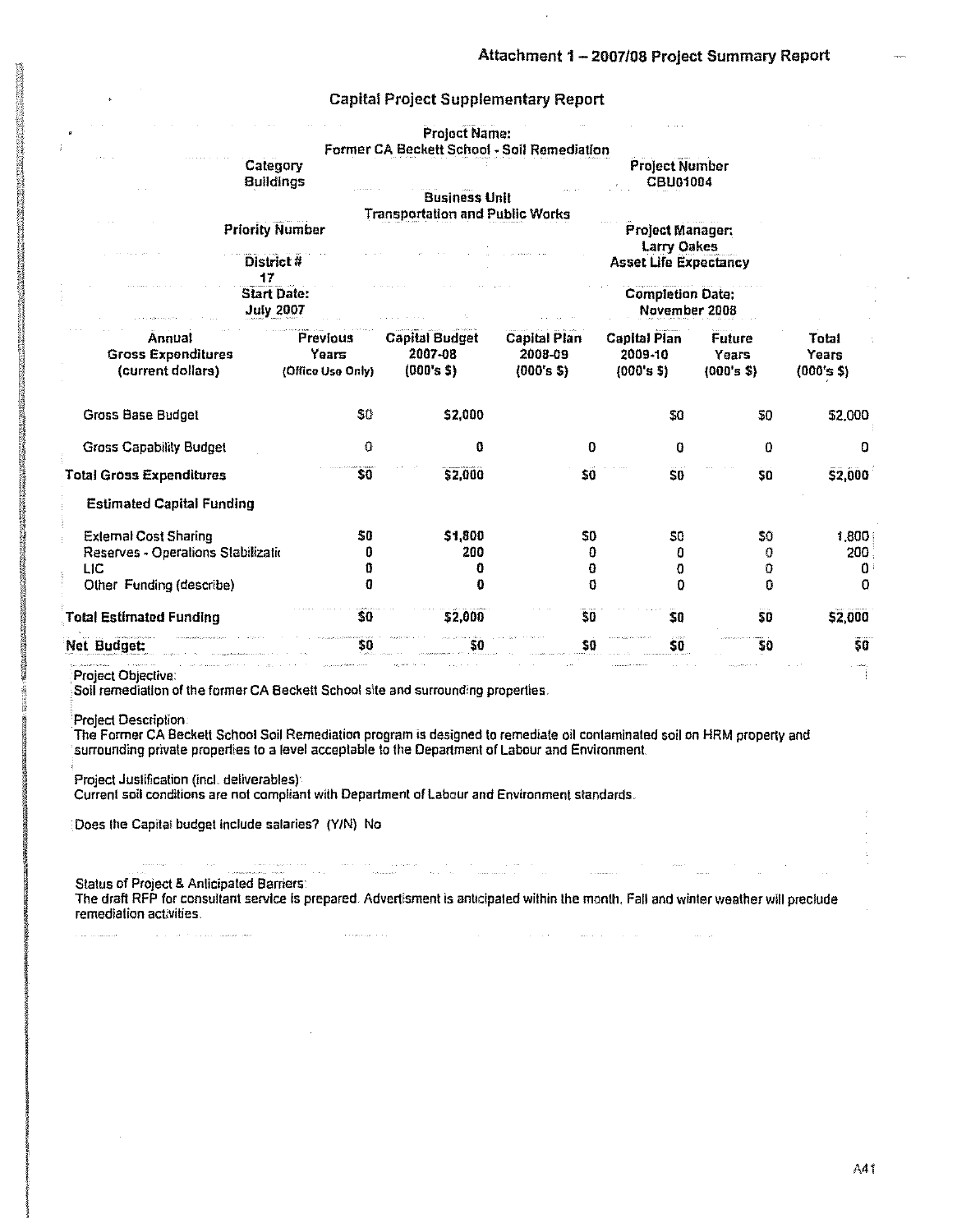# Capital Project Supplementary Report

| the contract of the contract of the contract of the contract of the contract of the contract of the contract of<br>the control of the company of the control of the control of the control of the control of the control of the control of the control of the control of the control of the control of the control of the control of the control<br><b>Project Name:</b>                                | Prolect #       |
|---------------------------------------------------------------------------------------------------------------------------------------------------------------------------------------------------------------------------------------------------------------------------------------------------------------------------------------------------------------------------------------------------------|-----------------|
| <b>Former CA Beckett School - Soil Remediation</b><br>المناسبة ومناديات والمنافر والمنادي والمواطنين والتنافير والمنافر والمتحدة والمتحدة والمواطنين والمنافر المنافر<br>a concentration of the contract of the concentration of the concentration of the concentration of the concentration of the concentration of the concentration of the concentration of the concentration of the concentration o | <b>CBU01004</b> |

|                                                         | <b>Operating Costs (Implementation &amp; On-going)</b> |                          |                          |                                     |                         |
|---------------------------------------------------------|--------------------------------------------------------|--------------------------|--------------------------|-------------------------------------|-------------------------|
| Expenditures & Savings (000's \$)                       | 2007-08<br>(000's of \$)                               | 2008-09<br>(000's of \$) | 2009-10<br>(000's of \$) | <b>Future Years</b><br>$(Yrs 4-10)$ | Total<br>$(Yrs 1 - 10)$ |
| <b>Implementation Operating</b>                         |                                                        |                          |                          | O                                   |                         |
| <b>On-Going Operating Costs</b>                         |                                                        | $\langle 0 \rangle$      |                          | 0                                   | Ω                       |
| Replacement Reserve<br>Less:                            |                                                        | n                        |                          | Ω                                   |                         |
| <b>New Revenues</b>                                     |                                                        | 0                        |                          | Ü                                   | n                       |
| Savings to Future budgets                               |                                                        | o                        |                          | n                                   | 0                       |
| <b>Total Operating Costs (Net of Savings)</b>           | \$D                                                    | \$0                      | 50 <sub>1</sub>          | 50                                  | \$0                     |
|                                                         |                                                        |                          |                          | <b>Future Years</b>                 | Total                   |
| <b>Total FTE's</b>                                      | 2007-08                                                | 2008-09                  | 2009-10                  | $(Yrs 4-10)$                        | $(Yrs 1 - 10)$          |
| New positions (Implementation)                          | o                                                      |                          |                          | n                                   |                         |
| New positions (On-going)                                |                                                        |                          |                          |                                     |                         |
| Total                                                   |                                                        |                          |                          |                                     |                         |
| Impact on Operating Budget:                             |                                                        |                          |                          |                                     |                         |
|                                                         |                                                        |                          |                          |                                     |                         |
|                                                         |                                                        |                          |                          |                                     |                         |
|                                                         |                                                        |                          |                          |                                     |                         |
| Organizational Impact & Impact on Other Business Units: |                                                        |                          |                          |                                     |                         |

 $\sim 10^{11}$  km s  $^{-1}$ 

Technology Requirements

÷

Strategic Linkage (eg. Council Focus Areas. EMT Priority, Canada Games, etc)

 $\hat{f}$  , and the second constraint of the second constraint  $\hat{f}$  , and  $\hat{f}$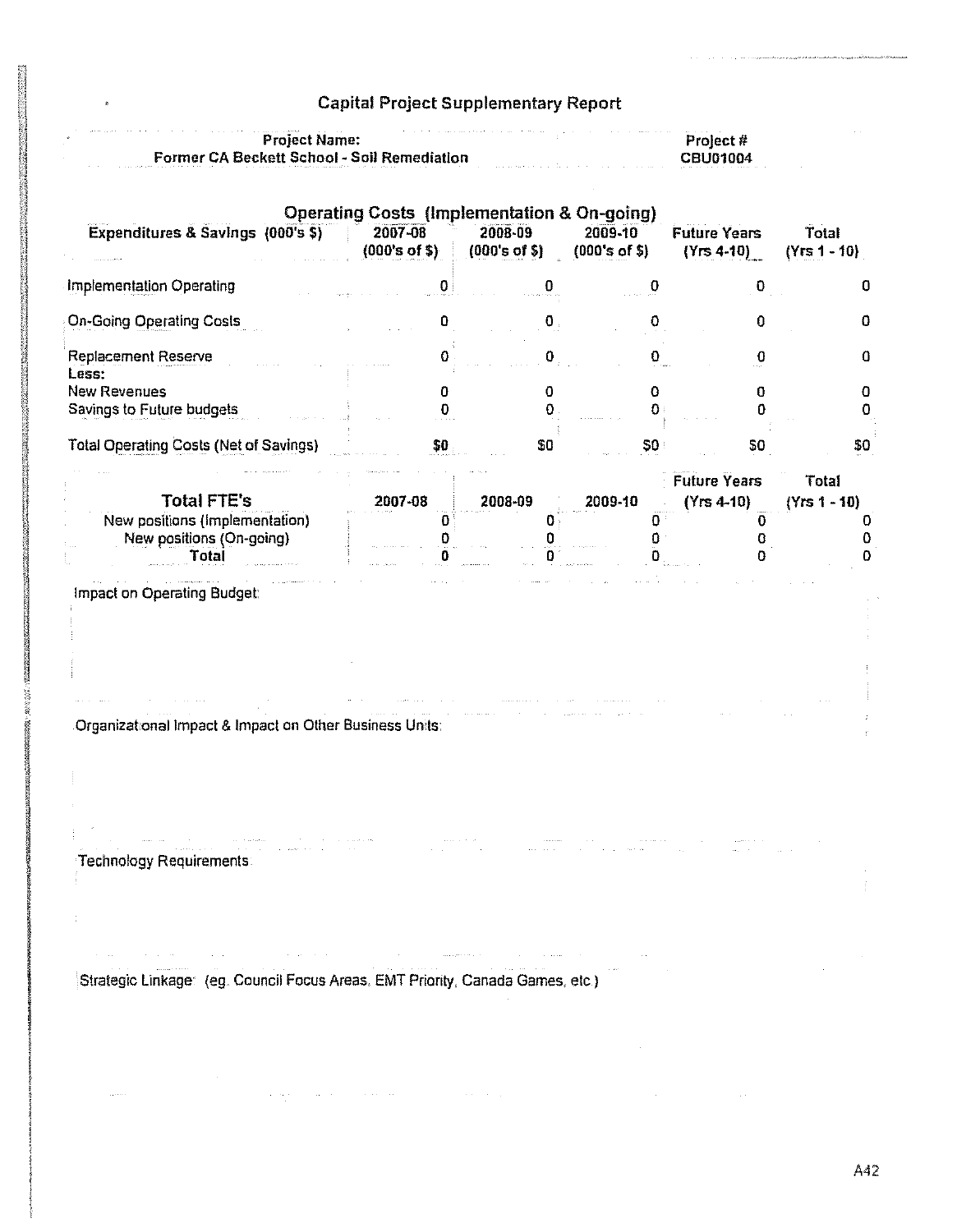# Attachment 2 - HRSB and HRM Settlement

BETWEEN:

THE HALIFAX REGIONAL MUNICIPALITY, a body corporate (hereinafter referred lo as "HRM")

·and·

HALIFAX REGIONAL SCHOOL BOARD, a body corporate (hereinafter referred to as "HRSB")

# MINUTES OF SETTLEMENT

WHEREAS the HRM is the owner of certain lands located at or near Fenerty Road in Armdale in the HRM;

AND WHEREAS the HR.SB was the occupier of these *lands* for the purpose ofoperatlng C.A. Beckett School;

AND WHEREAS there is environmental contamination from the release of oil from an underground tank located at the property during the occupation by HRSB which has affected both the HRM property and neighboring properties;

AND WHEREAS HRM has commenced an action in the Supreme Court to recover amounts expended to investigate and remediate damage from the oil;

AND WHEREAS the HRSB and HRM have agteed on terms to resolve the present litigation and rcmediate the affected properties.

THE PARTIES THEREFORE AGREE AS FOLLOWS:

1. There will be a cost sharing arrangement whereby HRSB and HRM agree to pay 90% and 10% respectively of the total existing and future costs of remediating the damage to the HRM and neighboring third party properties.

(1005728.2)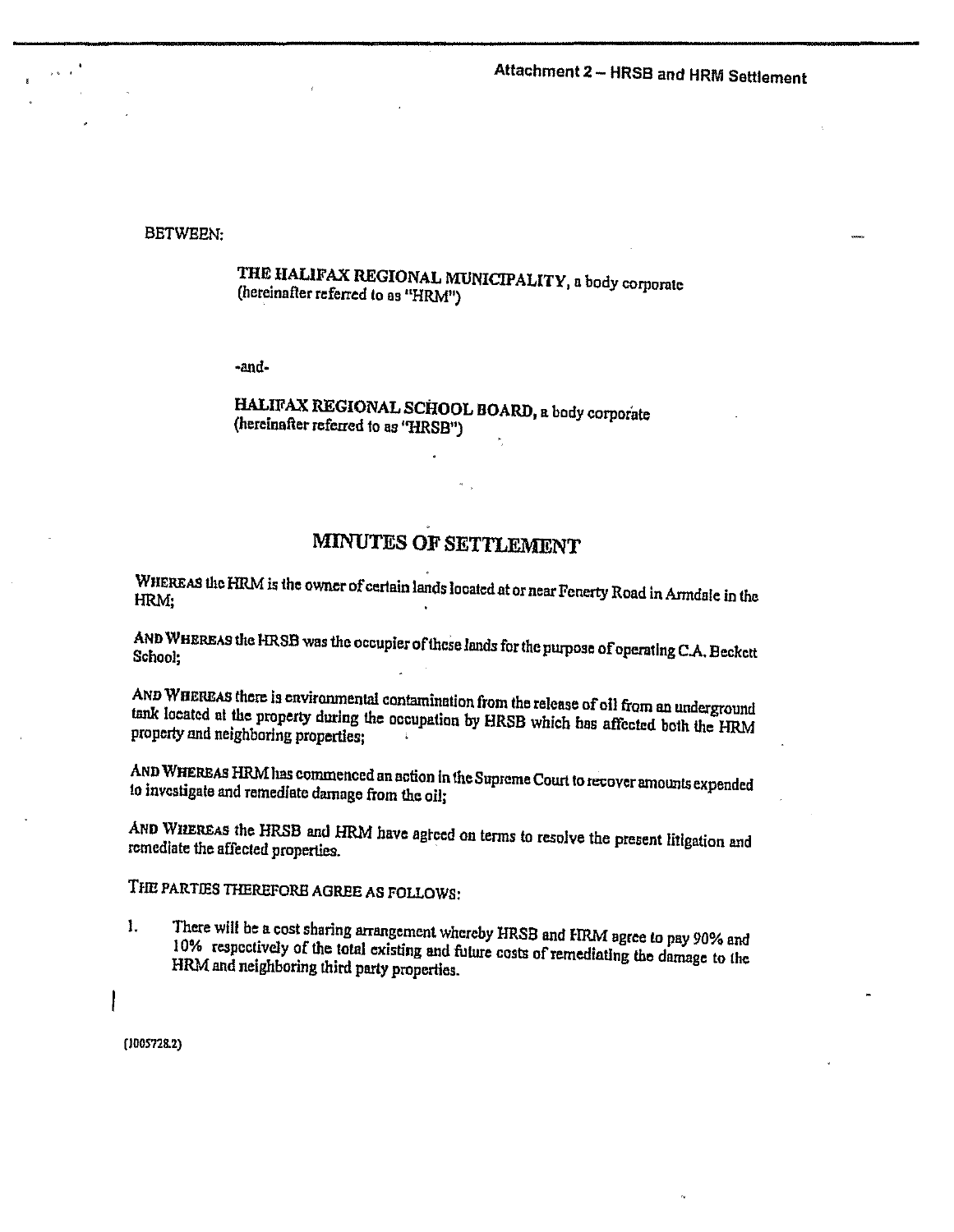- 2. Total costs are anticipated to be in the range of \$2 million including HRM's disbursements to date for remediation of 15/19 Fenerty Road and consulting fees.
- 3. The following HRM property will be remediated to a commercial or most cost effective standard:
	- a. C.A. Beckett School site:

 $, \cdot \cdot$ 

- b. Fenerty Road right of way; and
- c. 10 foot strip of land between Fenerty Road and Coronel.
- 4. All affected properties shall be remediated to a level such that a certificate of compliance can be obtained.in accordnnce wlih the *Environment Act* and *Regiilallons.*
- *S.* Costs are to Include reasonable HRM dlsbursemerlts to dateforremediatlon of 15/19 Fenerty Road including consulting fees. HRSB has not been provided with aswnmary and back-up documentation concerning costs to date and same will be provided by HRM within 30 days and be paid by HRSB within a further 60 days unless the reasonableness of the charges are contested and submitted for dispute resolution pursuant to paragraph 11.
- 6. Costs are not to include either parties legal costs to date associated with the litigation or any staff costs to date associated with the remediation.
- 7. *Casis* are to include the reasonable ongoing and future costs ofremediating the HRM and otherproperties including project management costs, comulting costs, costs associated with the acquisition and sale of property and costs of relocation of third parties, but excluding legal costs or staff costs other than legal *costs* associated with the transfer of property.
- 8. The 90%-10% sharing shall apply to amounts paid by HRM and HRSB in respcet of settlements or damages awards for third party claims arising from the same contamination episode (beyond the direct cost of remediating property). Settlements shall be mutually agreed between the parties as being reasonable as detennined by 1helr respective legal counsel. Each of HRM and HRSB shall be responsible for their own legal costs in relation to such third party claims.
- 9. HRM will asswne responsibllity for management of the remediation projeet and ls hereby authorized to approve expenditures that will facilitate management pf the project as follows:
	- a. HRM will engage outside project management 1hrough an RFP process administered by HRM and approved by HRSB.
	- b. The project manager will produce a remediation plan to be approved by both HRSB and HRM.
	- c. HRM will arrange separately for the award of contracts for the construction or remediation work subject to the approval of HRSB.

(IOOS72B.2)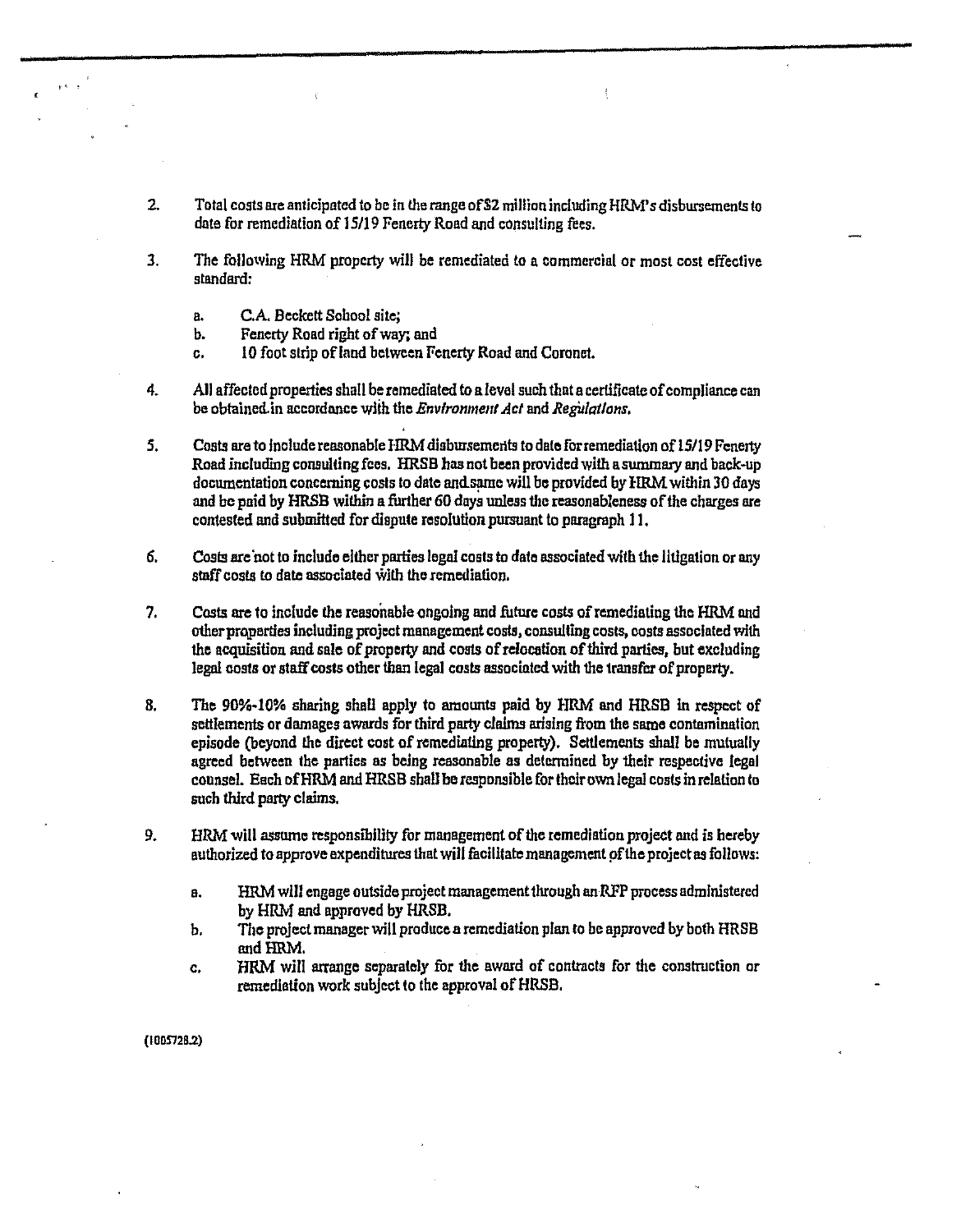d. HRM will consult and seek HRSB approval for any other major decisions in the course of the remediation such as the purchase or acquisition of any third party property.

 $\hat{f}$ 

- c. HRM will continue the services of Marlin Jones as a liaison with third party property owners.
- f. Larry Oakes will be the BRM supervisory contact for the purpose of the project and Ron Heiman will be the HRSB contact for the project and the cost of using these personnel shall not be charged to the project but shall be borne by their respective employers.
- 10. HRSB will reimburse HRM its share of future costs within 60 days of being presented with a summary of the amount demanded with back-up documentation. Demands shall be presented each quarter by HRM, not later than 60 days following the and of each fiscal quarter.
- II. The parties agree that If any dispute arises over the interpretation or application of this agreement which cannot be resolved by discussion between the parties within 15 days, such dispute shall be submitted for arbitration to an arbitrator to be agreed on or failing this to Peter MacKeigon, Q.C. for detennlnalion in accordance with the provisions of the *Commercial Arbitration Act* and his decision shall be final.
- 12. HRM will have the present legal action against HRSB in the Supreme Court of Nova Scotia dismissed without costs.
- 13. It ls understood that this agreement and the dismissal of the existing Supreme Court legal action does not in any way restrict HRSB from pursuing recovery of its costs associated with the remediation of the properties or otherwise from any third parties other than tbe owner or occupiers of the affected properties. HRM has specifically been advised by HRSB that HRSB may pursue an action against Jacques Whitford Environmental Limited in relation to its role in remediation carried out for the HDSB in or around 1993. HRM shall cooperate with HRSB in a timely manner in connection with such claims and actions including providing documeatation, access to possible witnesses, or other assistance reasonably requested by HRSB or its counsel

(1005728.2)